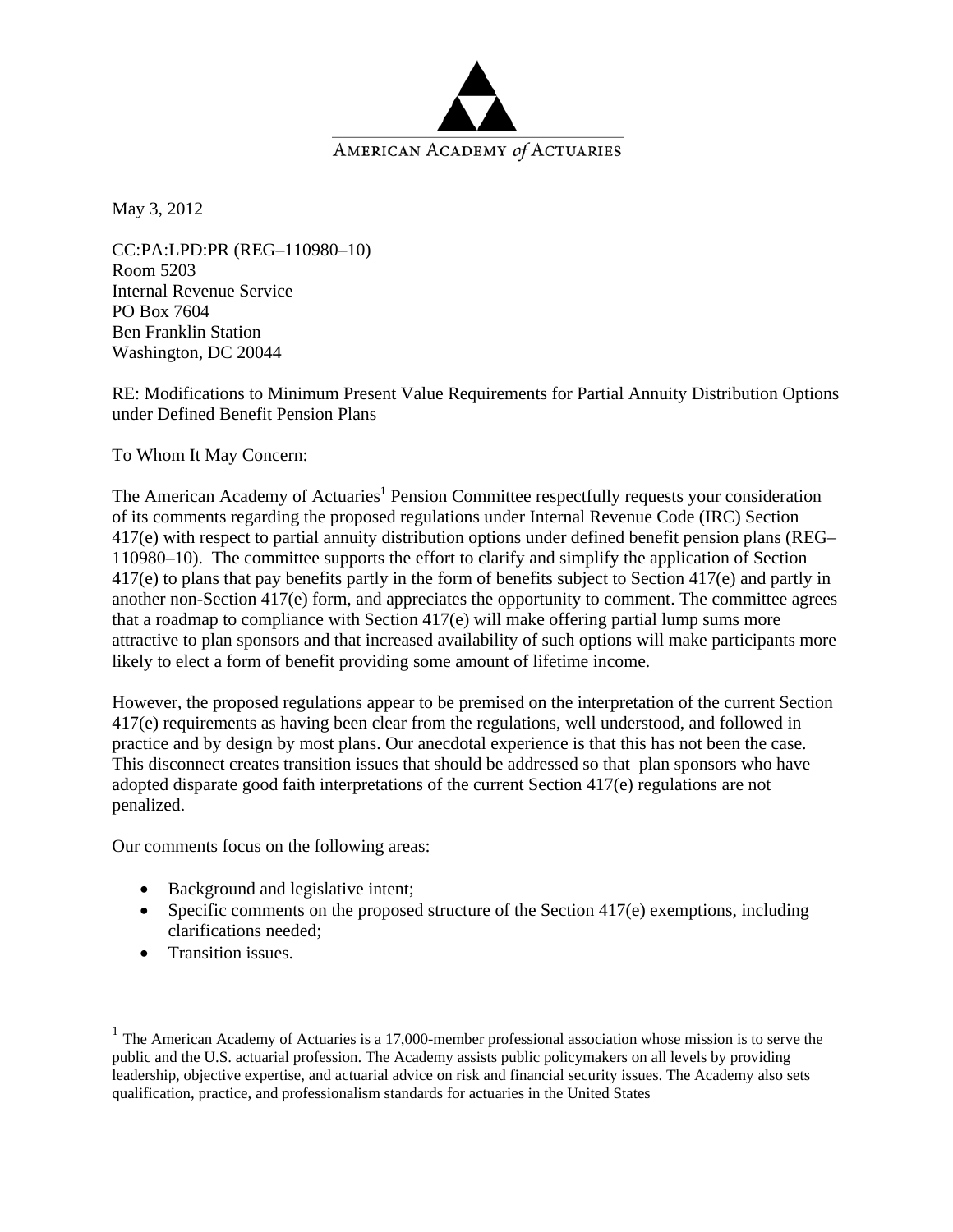## **Terminology Reflected in our Comments**

IRC Section  $417(e)$  and Regulation Section  $1.417(e)$ -1(d)(1) specify the interest rates and mortality table that must be used to determine both (a) whether a distribution can be made in a single sum without participant consent under Section 411(a)(11) (i.e., to determine whether the present value of the benefit does not exceed \$5,000) and (b) the minimum benefit amount for payment forms subject to Section 417(e). For purposes of our comments, we refer to the applicable interest rates and applicable mortality table together as "Section 417(e) assumptions," and to payment forms subject to Section 417(e) as "Section 417(e) options."

In addition, we refer to the three types of scenarios for which the proposed regulations provide an exemption as Types I-III, as follows:

- **Type I-Distinct Benefits ( i.e., "A+B" benefits)—**A plan provides for two (or more) separate portions of accrued benefit that are determined without regard to any election of optional form, and a participant can elect a different optional form of benefit for each piece.
- **Type II-Proportionate Benefits (i.e., X percent Section 417(e) options)—**A plan provides options that can be elected for the participants' entire accrued benefit, but which also can be elected for percentages of the accrued benefit. Each benefit (the Section 417(e) option and the non-Section 417(e) option) must be the appropriate percentage of what the benefit would be if the entire benefit were paid in that optional form. For example, if a participant elects 40 percent of his or her benefit paid as a lump sum, and 60 percent paid as a single life annuity, the lump sum paid must equal 40 percent of the lump sum that would have been paid if the entire benefit had been paid as a lump sum and the single life annuity must be 60 percent of the benefit that would have been paid if the entire benefit had been paid as a single life annuity.
- **Type III-Specified Lump Sum, plus Residual Annuity—**A plan provides for a specified amount to be available in a single sum, with the remainder distributed under another optional form of benefit. The remaining benefit not payable as a lump sum must be no less than would have been payable under the Type II rules had a full lump sum of the Section 417(e) present value of the normal retirement (or, if later, current age) benefit been offered. For example, if the lump sum benefit available is limited to  $$50,000$ , and the Section  $417(e)$  present value of the normal retirement benefit is \$200,000, and the participant chooses a qualified joint and survivor annuity (QJSA) for the remainder of the benefit, the QJSA must be no less than 75 percent of the QJSA that would have been payable if no lump sum was elected.

## **Background and Legislative Intent**

Regulation Section  $1.411(a)$ -4(a) effectively requires that optional forms be calculated using reasonable actuarial assumptions. The Internal Revenue Service (IRS), however, has never prescribed specific rules for "reasonable assumptions." As a result, a wide range of practices exist, including flat factors, factors based on reasonable fixed long-term interest rates, and factors based on variable interest rates (whether the rates are the applicable interest rates under Section 417(e) or other variable rates). Flexibility in setting conversion factors for pension plans is appropriate.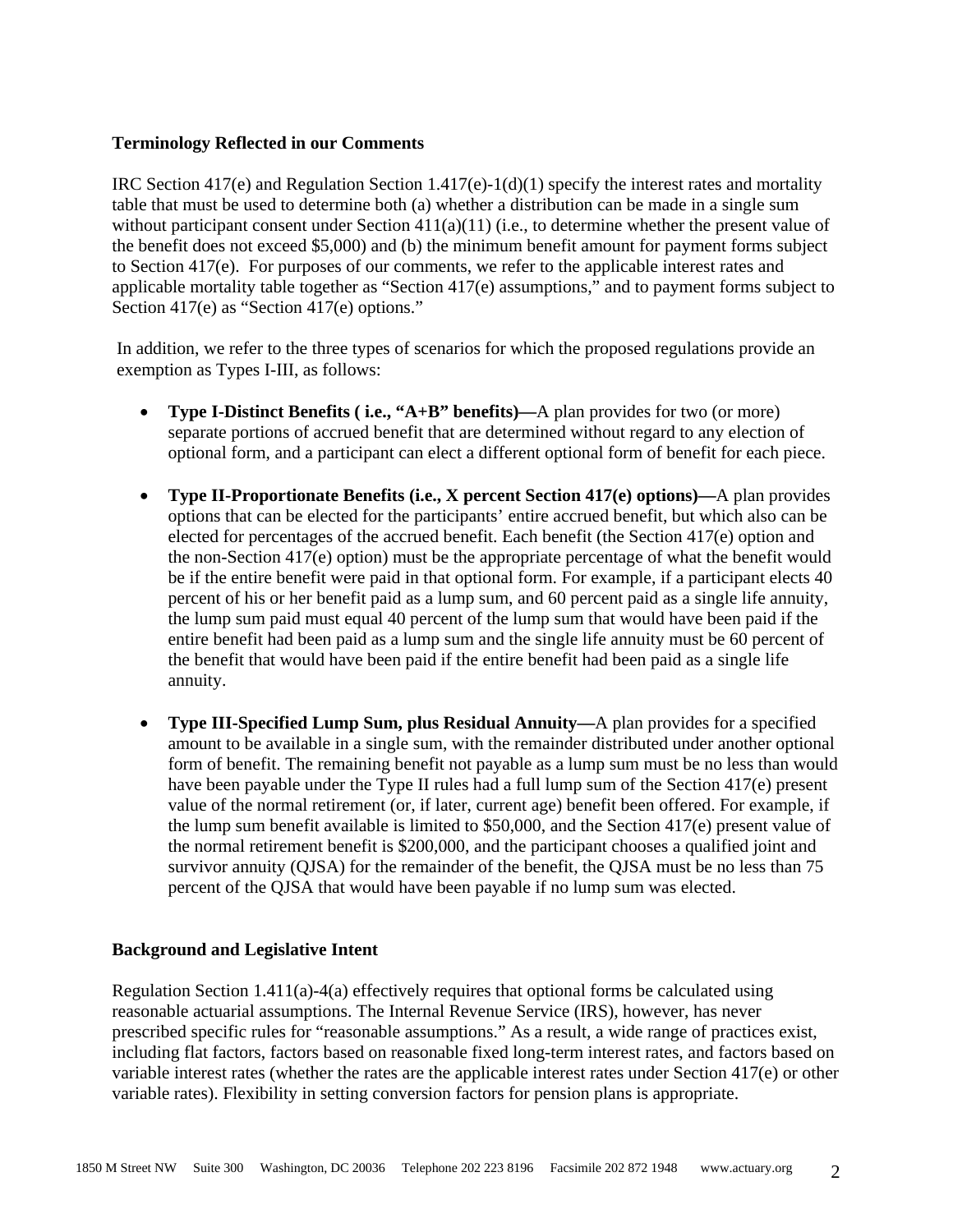In enacting Section 417(e) as part of the Retirement Equity Act of 1984 (REA), Congress addressed a concern related to lump sum and similar payments, in which the lump sum paid in some circumstances could be viewed as an "unfair" settlement of the benefits owed. This might occur, for example, if the discount assumptions used to convert future benefit payments to a lump sum present value were higher than what the participant could reasonably expect to earn (e.g., by purchasing an annuity to replace the pension benefit, or by purchasing long term bonds) based on the interest rate environment in effect when the participant receives the lump sum. As a result of this concern, Section 417(e) prescribes minimum requirements a plan must satisfy to "immediately distribute the present value of such annuity."

In addition, we believe the legislative history makes clear that Congress only was attempting to regulate situations in which the plan was "immediately distributing the present value." For example, the Senate Finance Committee report that accompanied REA provided the following:

"In addition, under the bill, if the present value of the benefit under a qualified joint and survivor annuity or the qualified preretirement survivor annuity exceeds \$3,500, the participant and spouse (or the surviving spouse if the participant has died) must consent in writing *before the plan can immediately distribute the present value*. For purposes of computing the present value of a benefit as of the date of distribution, the plan is required to use an interest rate no greater than the rate used by the PBGC in valuing a lump sum distribution on plan termination." *(emphasis added)*

Congress therefore did not intend to prescribe assumptions to be used to convert from one life annuity form to another, but merely to require the payment of a minimum amount (calculated using Section 417(e) assumptions) when the plan was going to "immediately distribute the present value." IRS applies this rule to other payment forms that are similar to lump sums in that they convert benefits payable for life to benefits payable for a short period of time (e.g., installment payouts and Social Security level income options).

# *Anomalous results if Section 417(e) is applied to the entire benefit when a portion is paid as a lump sum*

When benefits are paid partly as a Section 417(e) option and partly as a non-Section 417(e) option, it is important that the intent of the Section 417(e) rules not be subverted by the handling of the non-Section 417(e) form of benefit (e.g., if an improved value required by Section 417(e) is effectively eliminated through a wrap-around calculation of the residual annuity). But in all other cases, the requirement to apply Section 417(e) assumptions (as a minimum) to Section 417(e) forms of benefit should not in any way affect the remainder of the benefit.

A requirement to apply Section 417(e) conversions (as a minimum) to the *entire* benefit when *any* portion is paid in a Section 417(e) optional form is counterintuitive and can produce anomalous results. Consider the following example illustrating the potential effect of a small refund of employee contributions on the determination of a 50 percent joint and survivor (J&S) annuity option.

| Participant age at annuity starting date (ASD) in 2013 | 65      |
|--------------------------------------------------------|---------|
| Beneficiary age at ASD in 2013                         | 62      |
| Normal retirement age                                  | 65      |
| Monthly accrued benefit payable at ASD                 | \$1,500 |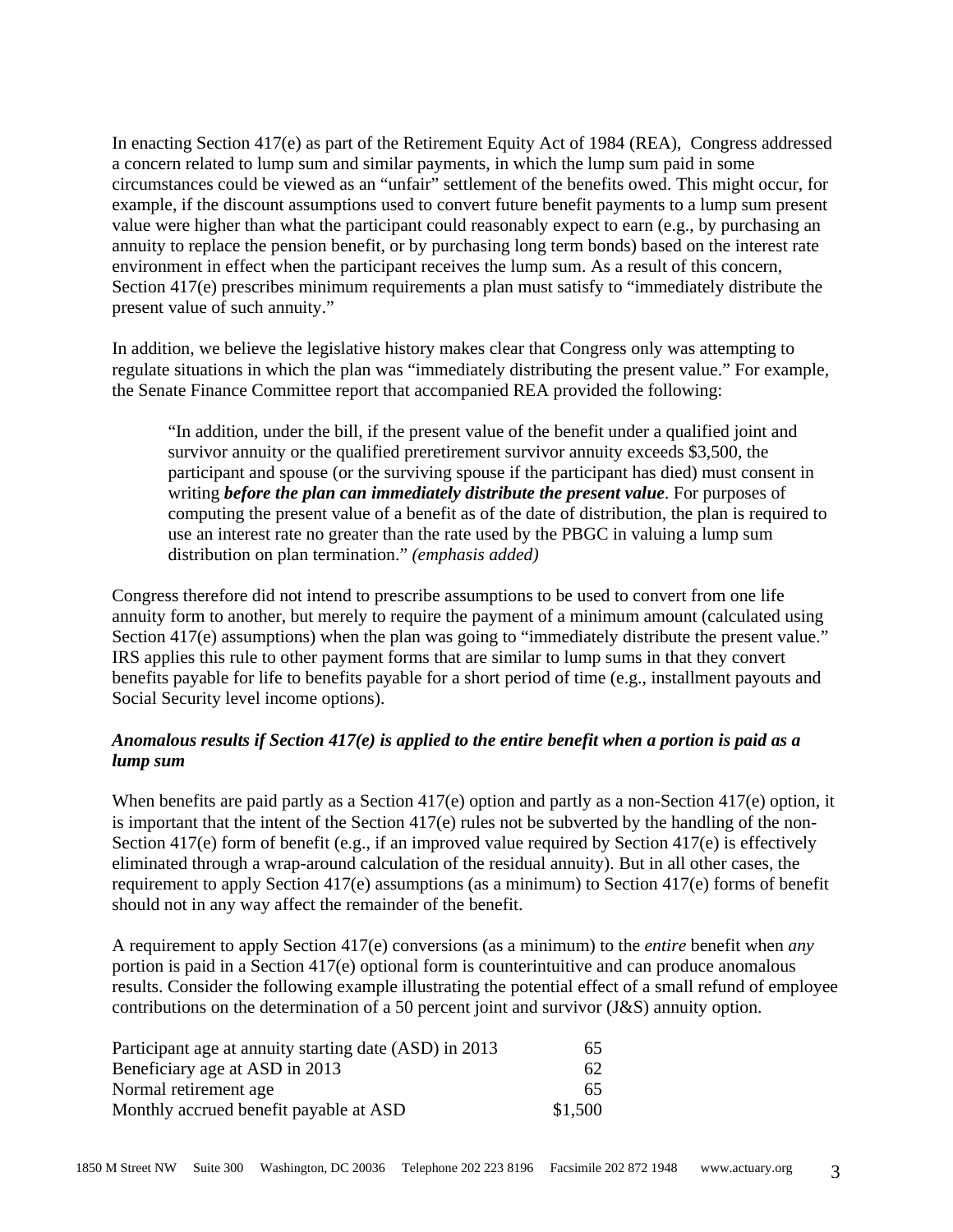| Employee contributions with interest at ASD                | \$2,000 |
|------------------------------------------------------------|---------|
| Section 417(e) present value factor at ASD                 | 11.9985 |
|                                                            |         |
| Life annuity to 50 percent $J\&S$ conversion factor at ASD |         |
| • Plan basis (5 percent, RR 2001-62 mortality)             | 0.9020  |

| • Section 417(e) basis                                 | 0.9131    |
|--------------------------------------------------------|-----------|
| Section 417(e) present value of accrued benefit at ASD | \$215,973 |
| Monthly 50 percent J&S annuity                         |           |

- Without withdrawal of employee contributions  $$1,353 ($1,500 \times 0.9020)$
- Assuming withdrawal of employee contributions  $$1,357 ($213,973 \div 11.9985 \div 12x$ *0.9131)*

In this example, taking a small lump sum could leave Participant A, who took the lump sum, with a larger residual J&S annuity than an identically situated Participant B, who did not take the lump sum. Whether such a situation would occur would depend on the relationship between the Section 417(e) assumptions and the reasonable plan factors not prescribed under Section 417(e).

In addition, because Section 417(e) optional forms also must be at least actuarially equivalent to the accrued benefit payable at the normal retirement date, taking a small lump sum could force a plan to use more generous early commencement factors for the residual annuity benefit. For example, a participant retiring early with an accrued benefit worth \$300,000 and accumulated employee contributions of \$1,000 could have the single life annuity provided increased by electing to take a refund of the employee contributions. This could occur if the plan's otherwise reasonable early retirement factors are less generous than Section 417(e) (e.g., if current Section 417(e) interest rates are unusually low).

Note that employee contributions are used in the examples above to illustrate the consequences of this interpretation because they tend to produce the most counterintuitive results. The issues, however, are not limited to plans that have employee contributions and can arise in any plan offering partial lump sums.

As a result of the potential for differences between the plan's reasonable assumptions and current Section 417(e) assumptions (particularly if the plan's assumptions are based on a fixed interest rate), and the lack of any demonstrated intention by Congress to prescribe assumptions for benefits that were not being immediately distributed in a single sum, we support the guidance in proposed regulations providing that Section 417(e) assumptions do not override a plan's specified basis for computing actuarially equivalent optional forms of annuity benefits.

## **Proposed Structure of Section 417(e) Exemption**

The exemptions proposed in the regulations are appropriate and will cover many common situations. But we would request certain clarifications and suggest additional scenarios in which we believe relief would be appropriate. *Separate Elections* 

For ease of administration, many plans that offer partial lump sums require that if the lump sum is not chosen, the participant select one annuity form for the entire benefit. For example, assume that an "A+B" benefit formula makes B available as a lump sum (e.g., a cash balance formula), but A is not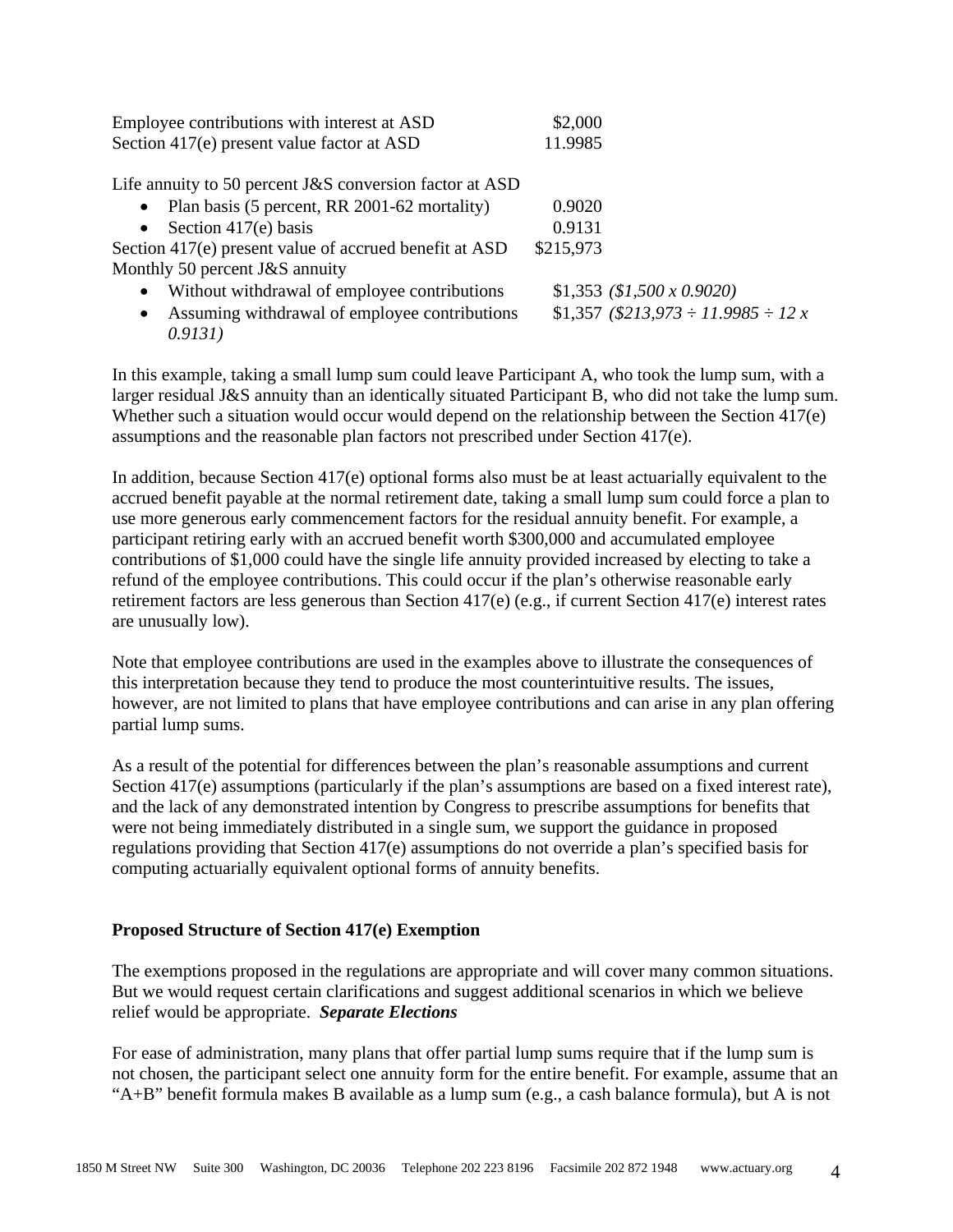available as a lump sum (e.g., traditional formula for service prior to cash balance formula). If the participant does not choose a lump sum for the B portion of the benefit, the plan requires the participant to choose the same annuity option for the A and B portions of the benefit. A plan that allows full lump sums and a range of full annuity options, as well as allowing 50 percent (for example) of the benefit to be taken as a lump sum, similarly may not permit 50 percent of the benefit to be taken in one annuity option and 50 percent in a different annuity option. It is unclear from the wording of the proposed regulation that these two plans would meet the requirements to be designated either Type I or Type II respectively, because even though separate elections are permitted when the participant does elect a partial lump sum, a participant may not make separate elections for each portion of the accrued benefit if one of the portions is not elected as a lump sum.

Based on the legislative intent of Section 417(e) (discussed above), the Pension Committee does not believe there is a reason to require separate elections among non-Section 417(e) options (instead of only between Section 417(e) and non-Section 417(e) options). We recommend the descriptions of Types I and II be modified to clarify that the designs described above can be treated as Types I or II. We believe that not allowing an exemption in these cases will result in fewer plan sponsors offering partial lump sums (i.e., more plan sponsors offering only full lump sums), which appears contrary to the overall goal of this guidance.

As discussed below, even if the "separate election" requirement for Type I is retained, we believe these designs often will fit within Type III. The regulations would be clearer, however, if these designs instead fit within the Type I category they more closely resemble. In addition, a design that would be Type II, except that elections among non-Section 417(e) forms of benefit are not independent, could not fit within Type III, since Type III requires that the full benefit not be available as a lump sum.

## *Hybrid Plans*

 A plan's available Section 417(e) option may be a cash balance account (for example) payable as a lump sum that is not calculated using Section 417(e) assumptions but rather is deemed to satisfy Section 417(e). We request confirmation that the exemptions are available whenever a form of benefit is subject to Section 417(e) (including when it is deemed to satisfy Section 417(e)).

## *Scope of Type III*

While Type III appears designed to accommodate contributory plans that offer refunds of employee contributions, Example 3 in the proposed regulations illustrates another design that would satisfy the requirements of Type III (i.e., a lump sum limited to \$10,000). In addition to the examples in the regulations, we believe that Type III also could include all of the following:

- An " $A + B$ " plan, in which the full benefit is not available as a lump sum, but that does not satisfy Type I because elections among non-Section 417(e) options are not independent. (Note that this design would not need to fit within Type III if the separate election requirement for Type I was clarified as discussed above.)
- A design that would be Type II except that a full lump sum is not available. For example, if a plan offers 50 percent of the accrued benefit payable as a lump sum, the "specified amount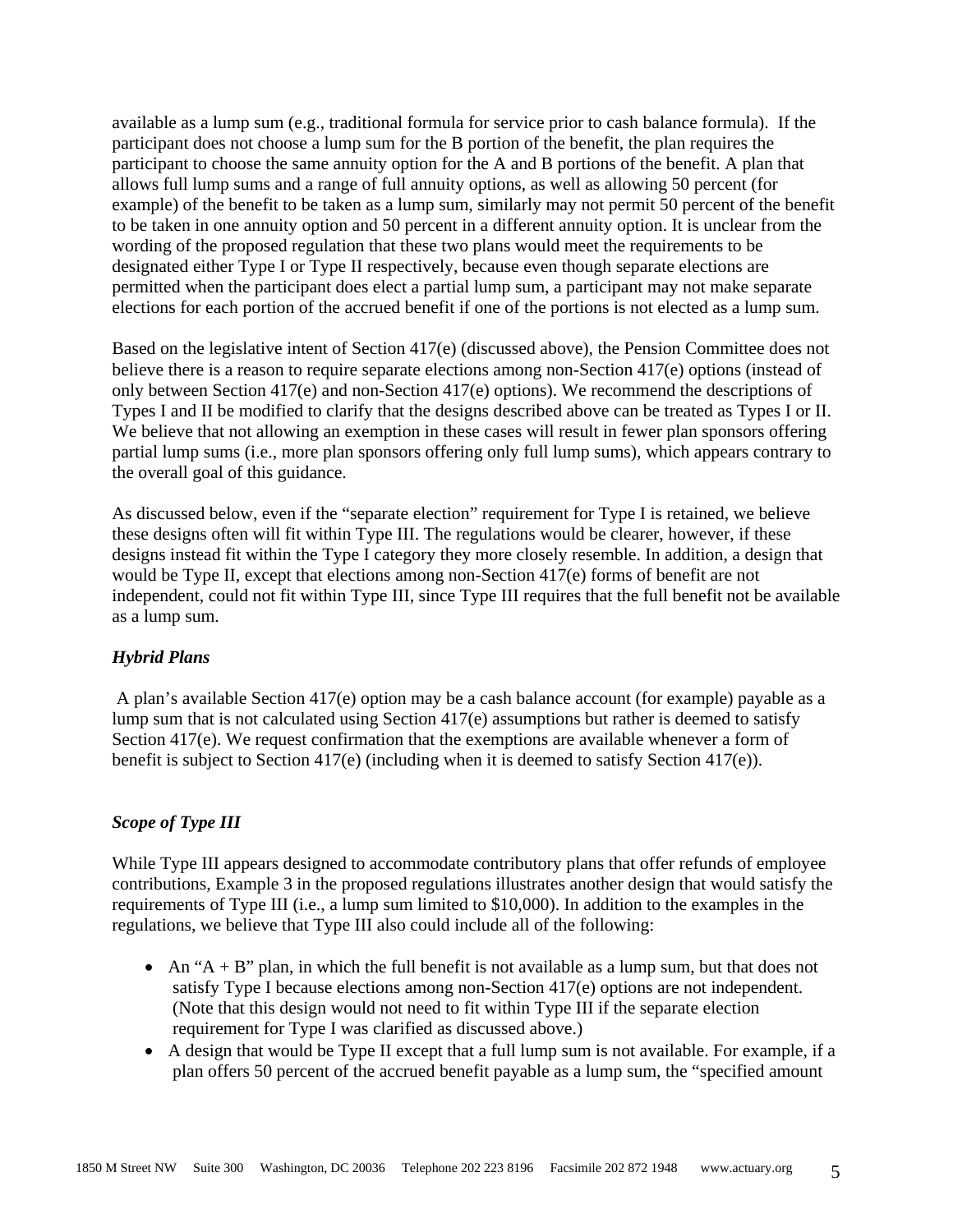to be distributed in a single sum" referred to in the Type III description in the regulations then would be the lump sum present value of 50 percent of the accrued benefit.

- A lump sum equal to the present value of the benefit accrued as of a particular date (e.g., when a previously available lump sum option was eliminated).
- Certain wrap-around benefits (discussed in greater detail below).

As we believe that all of these designs promote annuities and should be permitted, we ask for confirmation in the final regulations that all of these designs are permitted within Type III (or otherwise).

## *Type III Limited to Lump Sums*

Type III as written only applies to optional forms offering partial lump sums. As we do not see a policy reason to restrict Type III to lump sums, we ask that IRS consider making Type III available for any Section 417(e) option. For example, in addition to allowing a lump sum up to \$100,000, a plan could permit up to \$100,000 of the present value of the benefit to be received in five annual installments. A plan similarly could permit a participant to receive a Social Security level income option (i.e., by converting a portion of the single life annuity otherwise payable by the plan to a temporary additional benefit to age 62). While we agree that the portion of the single life annuity that has been converted to the temporary annuity needs to be determined using Section 417(e) assumptions, we believe that the remaining single life annuity, if available in other optional forms (e.g., as a QJSA), should not have to be converted to those optional forms using Section 417(e) assumptions.

#### *Wrap-Around Benefits (with Section 411(d)(6) Protection of Optional Forms)*

Assume that an acquired plan is amended to provide the acquirer's benefit formula for all service, with a minimum benefit (the prior plan benefit protected under Section  $411(d)(6)$ ) equal to the accrued benefit at acquisition. Assume also that the ongoing formula does not provide a lump sum, but the prior plan benefit is available as a lump sum. If the residual annuity is equal to the gross accrued benefit payable at age 65, less the accrued prior plan benefit, with the net amount reduced using the ongoing plan's optional form and early commencement factors, the benefit would meet all the conditions for Type I and would be exempt.

But if the residual annuity is calculated in a wrap-around fashion (that is, by applying the ongoing plan's optional form and early commencement factors to the gross all-service benefit and then subtracting from this an immediate annuity equivalent of the prior plan lump sum), the benefit does not appear to meet the Type I definition. This is because B (the residual) is not independent of the optional form elected for A (the prior plan benefit)—it depends on the lump sum conversion factors, the factors used to determine the annuity equivalent of the lump sum for offset purposes, and on differences in early commencement factors between the old and new formulas. The wrap-around approach does not fit Type II either (since a full lump sum is not available).

We agree that a plan should not be permitted to reduce the residual benefit in a manner that eliminates the increase in value from using Section 417(e) factors for the lump sum. Offset approaches are used, however, for other legitimate reasons. For example, the A benefit also may have subsidized early retirement factors and/or optional form factors that are not available with respect to the new plan benefit. Such subsidies are permitted to be worn away in the calculation of the residual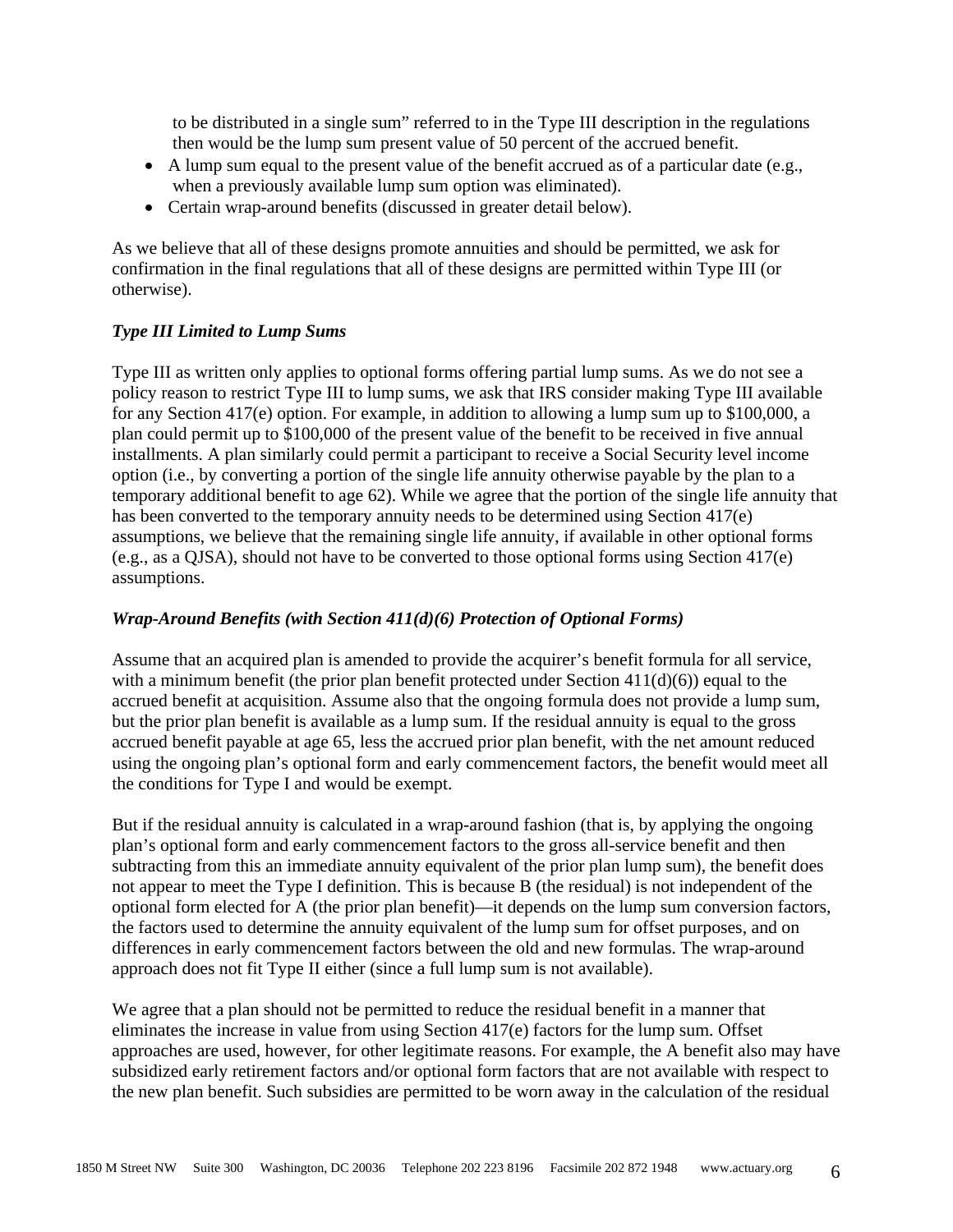benefit. Failing to provide an exemption from the requirement to use Section 417(e) assumptions for the non-Section 417(e) residual annuity adds an extra requirement on the residual calculation that is not otherwise required by Section 411(d)(6) and would not be required if the A piece was not available as a lump sum.

To avoid this issue, we request confirmation (perhaps through an example in the regulations) that wrap-around designs can satisfy Type III as long as (i) the lump sum paid with respect to the A piece is what the plan would have paid pre-amendment and (ii) the reduction to the gross benefit resulting from the lump sum payment is no more than the immediate annuity under the A formula. This approach ensures that the requirement to use Section 417(e) assumptions for the A portion of the benefit is not worn away but permits early retirement subsidies on the A piece to be worn away. At the same time it provides for early retirement subsidies in the ongoing formula to be preserved even if a lump sum is taken on the A piece.

## *Separate Annuity Starting Dates*

The proposed regulations do not address situations in which the Section 417(e) option and the non-Section 417(e) option begin at different times (e.g., a refund of employee contributions at termination of employment with the residual annuity not available until age 55, or a cash balance benefit that is available at termination with a prior plan final average pay formula benefit that is not available until retirement eligibility). Because of the option election and annuity starting date rules, it is not possible for a plan to have a single option that is "a lump sum now and a joint and 50 percent survivor annuity payable 10 years from now." (That would not be a valid election since the annuity portion of it would have been elected more than 180 days before its starting date.) As a result, we believe that these optional forms would be treated as separate in any event, and we request that the regulations make clear that any requirement to apply Section 417(e) to the entire benefit when part of the benefit is taken as a Section 417(e) option applies only to portions of the benefit that begin on the same annuity starting date.

## **Transition**

The proposed regulations would formalize the IRS interpretation of the current Section 417(e) regulations (i.e., as requiring that, when part of a benefit is paid in a Section 417(e) form, all of the benefits payable be viewed as a single option subject to Section 417(e)) and would apply that interpretation retroactively.

We respectfully disagree with this approach. We believe that, before these proposed regulations were issued and as discussed above, it was reasonable to have interpreted the legislative history and IRC Section 417(e) to require the use of Section 417(e) assumptions (as a minimum) only for the portion of the benefit the present value of which was being distributed immediately.

We do not believe it was clear from the prior regulations that the IRS interpretation was the only reasonable approach.. Under Section 1.417(e)-1(d)(6), a "Section 417(e) option" is any payment form other than a distribution in the form of an annual benefit that either:

• Does not decrease during the life of the participant (or the life of the spouse in the case of a Qualified Preretirement Survivor Annuity):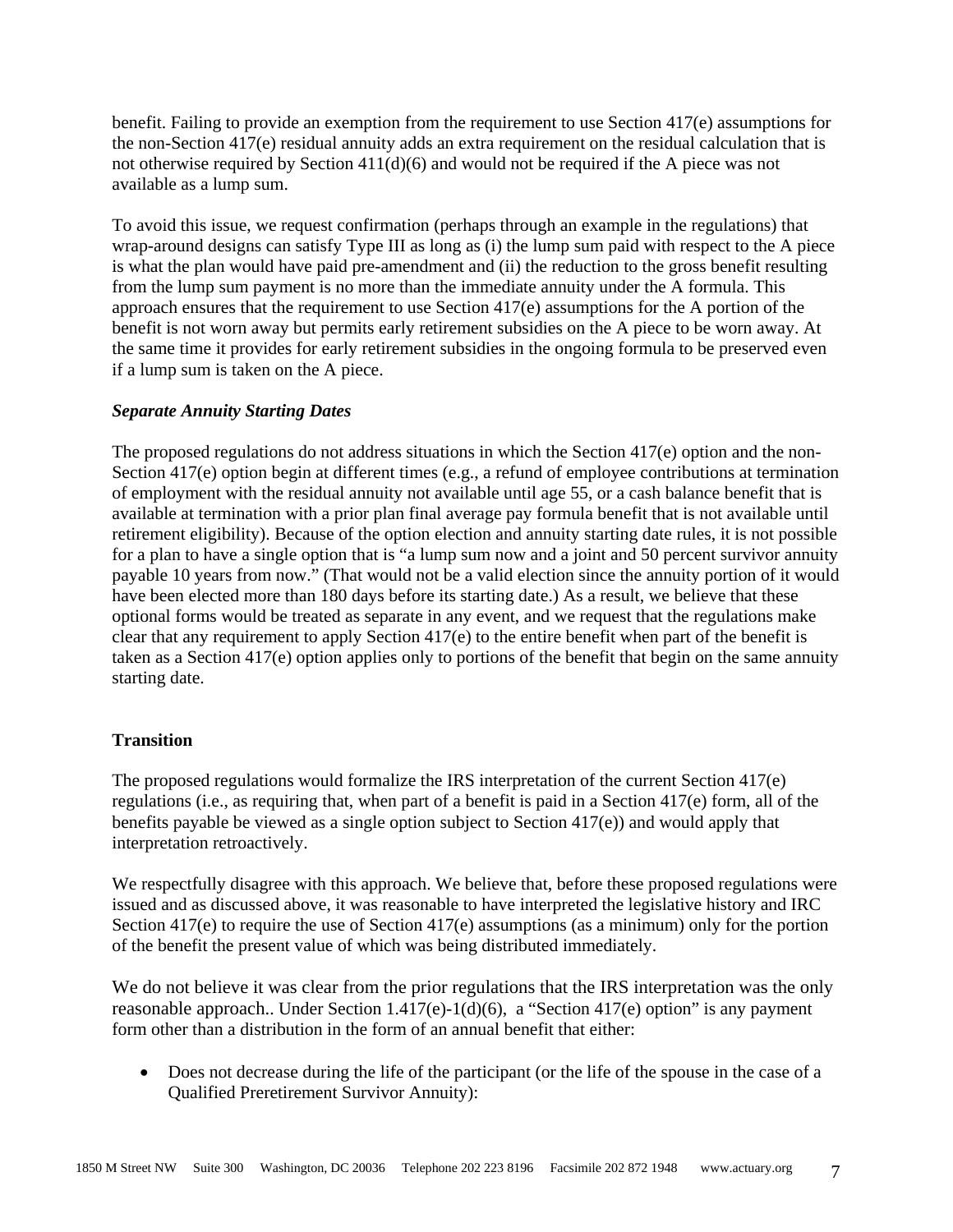- Decreases during the life of the participant (but not by more than 50 percent) merely because of the death of the survivor annuitant (i.e., a "true QJSA");
- Decreases during the life of the participant merely due to the cessation of or reduction in a Social Security supplement (not a Social Security Level Income Option) or qualified disability benefits.

We believe the most straightforward interpretation of the language above is that the \$100 is a Section 417(e) option and the \$50,000 annuity is not, rather than the \$100 lump sum plus a \$50,000 single life annuity is a single option that decreases during the life of the participant (from \$50,100 in Year 1 to \$50,000 in Year 2 and thereafter). The preamble to the Section 417(e) regulations (dated August 22, 1988) supports this interpretation by saying, "Second, the actual single sum that the participant (or beneficiary) receives under the plan must be calculated using an interest rate not greater than the immediate PBGC rate (the "amount rule")" (the preamble then goes on to discuss the change, in the final regulations, from the immediate PBGC rate to the "applicable interest rate"). In addition, every example in the regulations deals with a single-sum distribution.

As a result, many pension plan practitioners and plan sponsors believed that a plan paying part of the accrued benefit in a Section 417(e) form and part in a non-Section 417(e) form could treat the two as entirely separate optional forms of benefit. The Section 417(e) benefit was not less than the actuarial equivalent of that portion of the accrued benefit calculated using Section 417(e) assumptions, but the remainder of the benefit had no such requirement. This interpretation, if applied, was typically reflected in plan documents.

Evidence that the IRS' current interpretation was not clear from the wording of Section 1.417(e)- 1(d)(6) abounds. For example:

- The relative value regulations (Section 1.417(a)(3)-1(c)(5)(iii), Separate Presentations Permitted for Elections That Apply to Parts of a Benefit) permit options to be treated separately for relative value disclosures if there are independent elections for two or more portions of the benefit. Such an approach would make no sense if the election of a lump sum on one piece of the benefit would affect the amount of the other portion of the benefit (i.e., increasing it by applying Section 417(e) assumptions).
- Regulation Section 1.436-1(d)(3)(ii)(B) indicates that the rules of Section 417(e) apply separately to the restricted and unrestricted portions of the benefit when bifurcation is the result of partial restrictions on accelerated benefit distributions.
- Many determination letters have been issued to plans whose plan documents do not contain language that expressly complies with this interpretation.
- The existing regulations fail to indicate (by way of example or otherwise) the current IRS interpretation. There is no discussion of this interpretation in the preambles to any of the changes to the Section 417(e) regulations, nor in the Code itself or the legislative history. Given the profound potential consequences of this interpretation as illustrated above, it would appear that if such an interpretation were intended it would have been illustrated.
- The examples cited above (in which the receipt of a small lump sum can increase the remaining benefit, or separating the annuity starting dates for the two pieces can produce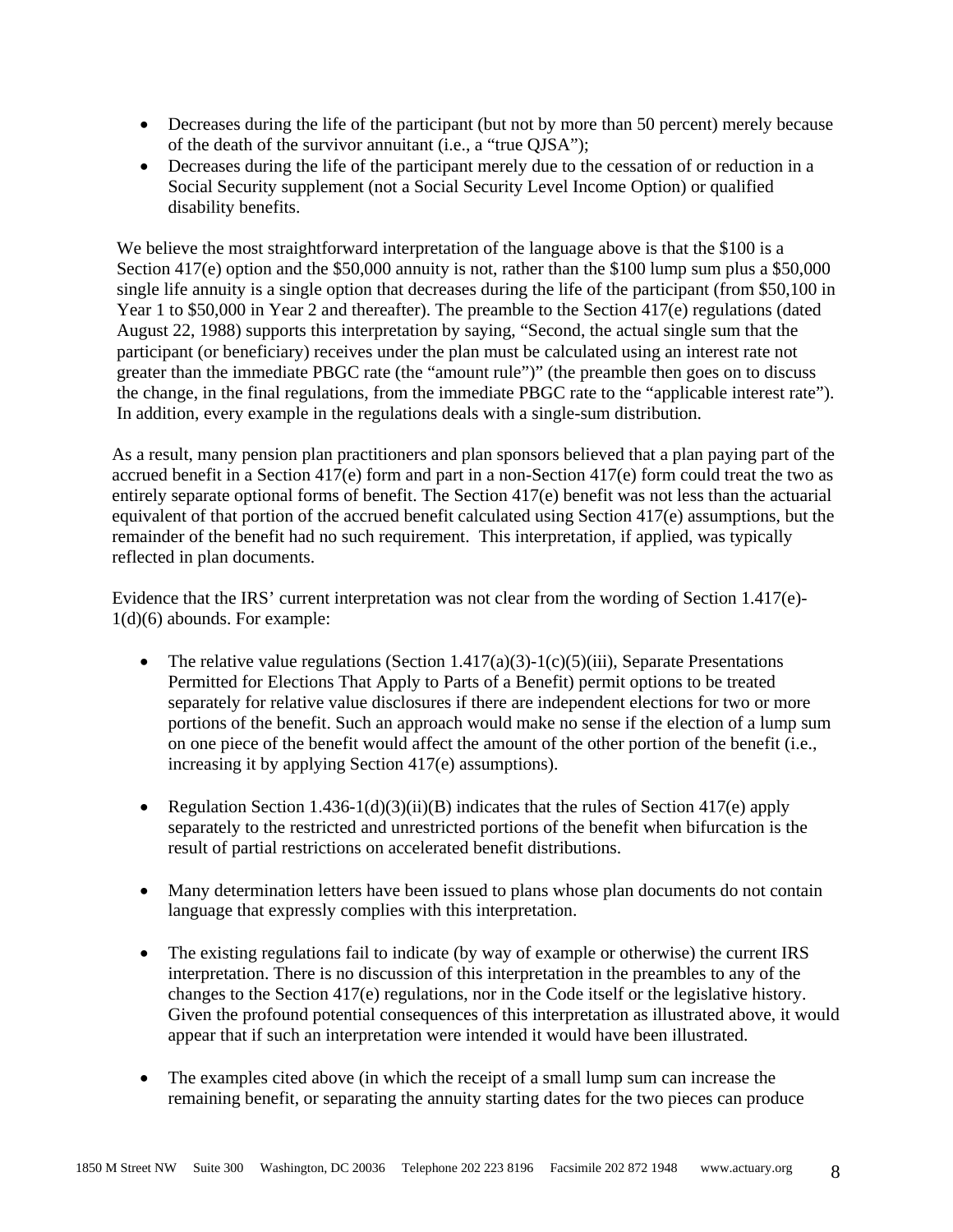a drastically different result) illustrate the counter intuitive outcomes that could result from the IRS interpretation. It would not seem logical for plan sponsors to adopt an interpretation that produces such outcomes in the absence of clear guidance.

#### *Section 411(d)(6) Protection*

Given the factors discussed above, we believe that reasonable interpretations should be accommodated for both past and future periods. . Plans that did not apply the IRS interpretation of the current regulations should be required to comply in form with the structure of the final regulations for exemption, but we request the regulations state that no inference is to be drawn with respect to the compliance of the pre-existing terms of the plan. For plans with favorable determination letters, we request the regulations provide that the plan's current terms govern whether Section 411(d)(6) protection and/or a Section 204(h) notice is needed when making any changes to comply with final regulations (in other words, plans should not have to protect an approach they were not using). In addition, plans also should be exempted from any requirement to adjust benefits retroactively, which would be a massive, complex, and expensive undertaking requiring individual review of every potentially affected calculation.

Such an approach, however, still would leave concerns. For example, plan sponsors that previously adopted the IRS interpretation will be subject to onerous transition requirements to take advantage of the proposed regulations. If such plans are frozen then these requirements effectively may prevent them from making a change. In addition, plans that did not follow the IRS interpretation and that do not fit into Types I-III would need to protect an approach that does not comply with the final regulations. We also note that applying Section  $411(d)(6)$  as described in the proposed regulation (i.e., a wear-away approach) would appear to conflict with Section  $1.411(b)(5)-1(c)(2)$ , which prohibits wear-away of Section 411(d)(6) protected benefits for plans that provide both hybrid and non-hybrid accruals and reduce the future accruals in the non-hybrid formula. We respectfully request that the IRS grant broad Section 411(d)(6) relief to alleviate these concerns.

## *Interaction with IRC 436*

To the extent a plan currently follows the IRS interpretation and does not meet any of the three exemptions listed in the proposed regulations (or the plan sponsor chooses not to amend the plan to meet the exemptions), it is unclear what to do when Section 436 partial benefit restrictions require that Section 417(e) be applied separately to each portion of a bifurcated benefit. We suggest that if a plan specifically provides that Section 417(e) is applied to the entire benefit (as a minimum) if any portion of the benefit is paid in a Section 417(e) option (but not otherwise), the plan provision be interpreted to mean that Section 417(e) assumptions are applied only to the extent required by law and that the provisions of Section 1.436-1(d)(3)(ii)(B) would apply whenever the bifurcation was required by Section 436.